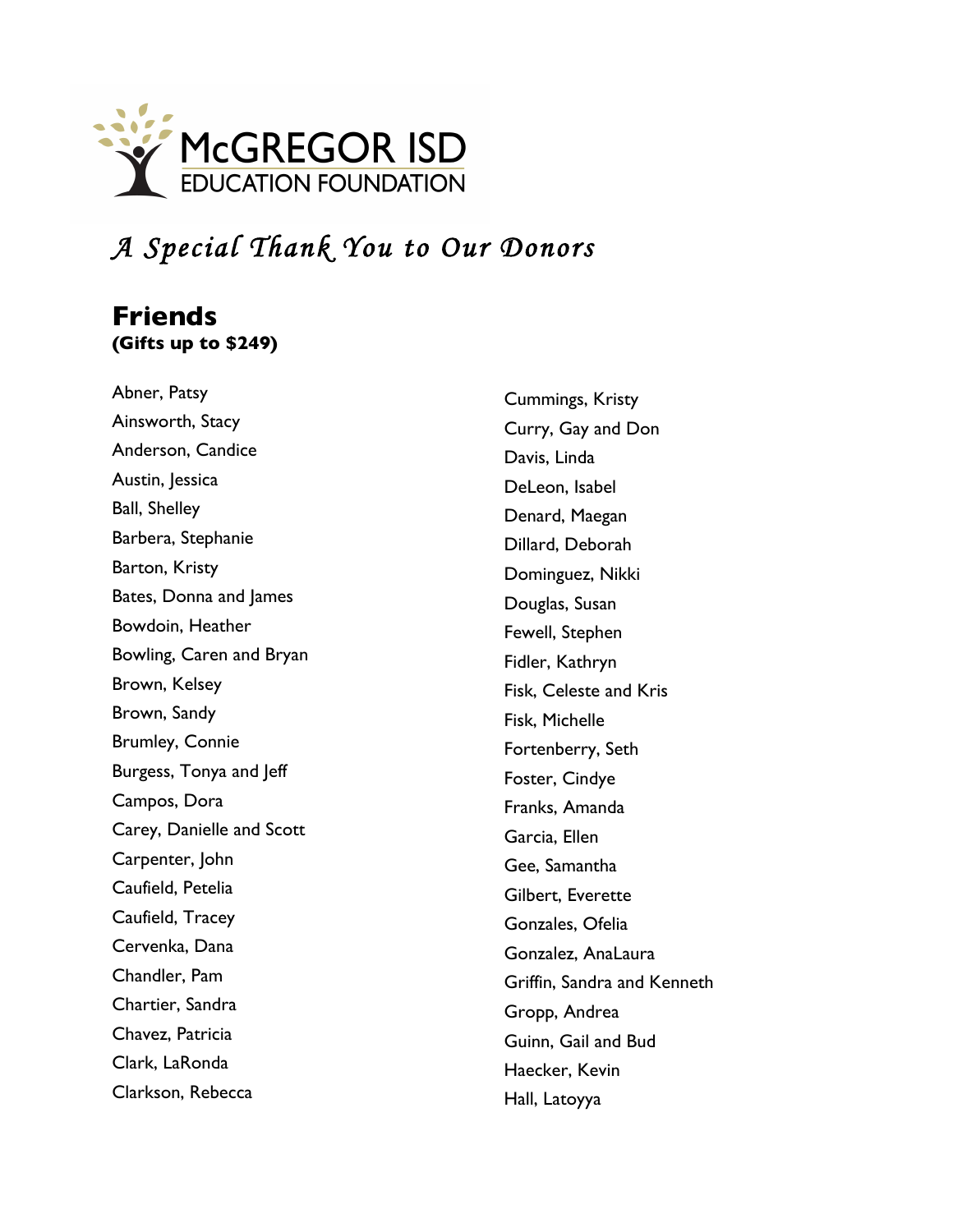Harper, Brittany Hart, Mr. and Mrs. William, Jr. Harwell, Eric Hellums, Megan Hering, Debbie Hernandez, Maribel Hobday, Jennifer Hodgens, Jennifer Holdbrook, Andrea Hughlett, Kevin Jenkins, Mindy Johnson, Kimberly Jones, Dana Jowers, Misty Keith, Kathy Kelley, Linda and Tommy King, Codi Kinnear, Theresa Kinslow, Stephanie Krupicka, Gretchen and Randy LaBrie, Amy and Austin Lanmon, Shari Lechler, Shelia and Bobby Leight, Amberly Lopez, Carmen Lynch, Melissa Maddox, Mary Main Street Dental Marshall, Melissa and Jake McCauley, Todd Mercado, Socorro MHS Class of 1955 Miller, Caroline

Miller, Joan and Bill Miller, Kendra Minnix, Rikki Minnix, Virginia Morgan, Amy Morgan, Barbara Munoz, Consuelo Norwood, Mendi Nye, Christina OCampo, April Ohiopyle Prints, Inc. Olivarez, Maria Oliver, Denise Oxford, Janna Parker, Gwen Parsons, Jason Paschall, Jill and Kyle Patterson, Janet Petillo, Moriah Picard, Michelle Pruitt, Emily Rainey, Lisa Ramos, Dawn Reed, Rebecca Reeves, Sheryl Reineke, Stacy Roberts, Nakina Rogers, Kyle Ross, Joan Roulhac, Vanessa Royal, Janis Santander, Nancy Schlabach, Carlyle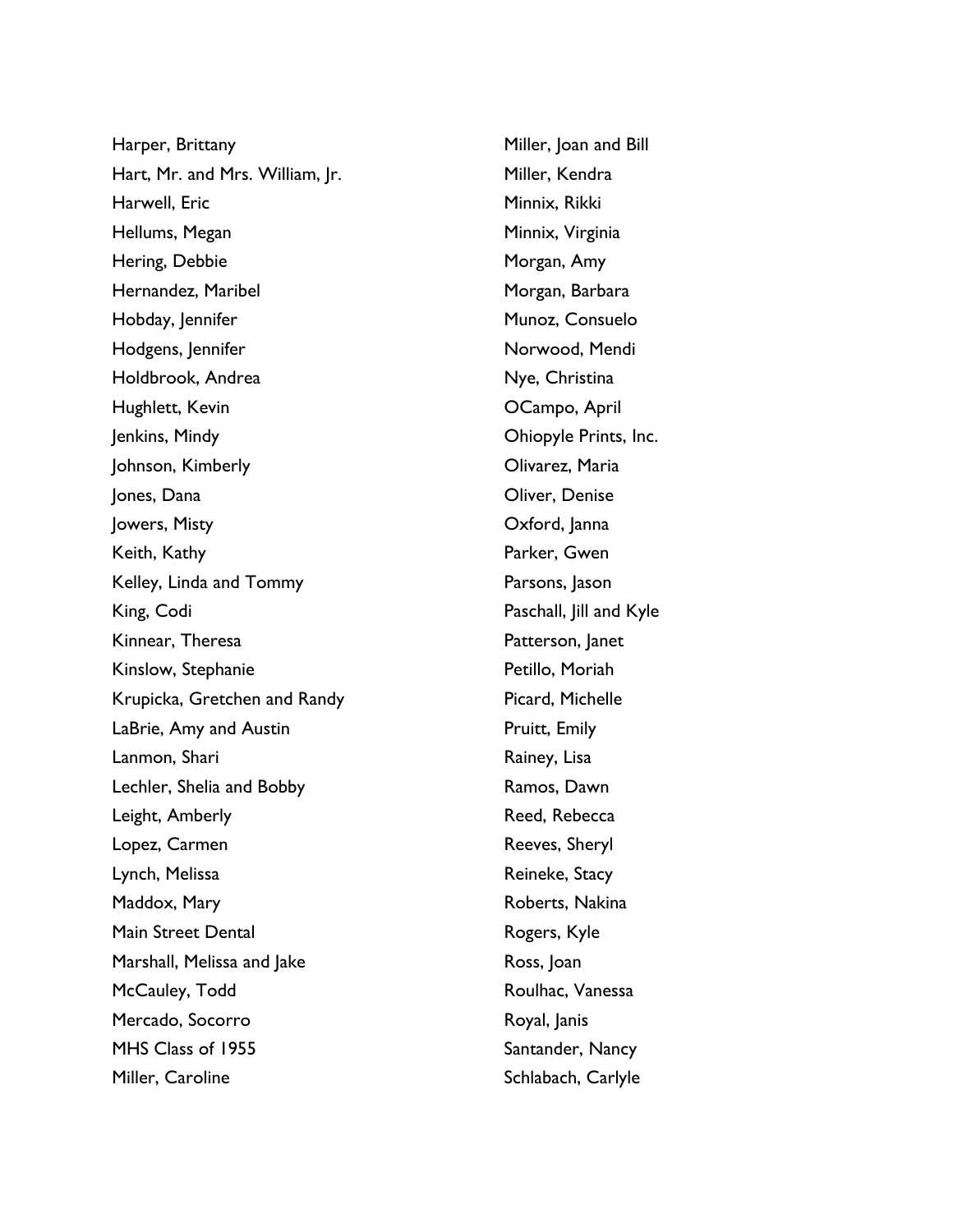Schmalriede, Connie Rhae Scott, Jennifer and Russell Searight, Teresa Seward, Melissa and Tim Shaeffer, Bonnie Shoppach, Breona Singer, Debbie Smith, Julie Smith, Veronica and Andrew Sneed, Teresa and John Snyder, Debbie Ayers Steed, Jodi Stevenson, Ellie Taylor, Jamie Taylor, Tori Tharpe, Kelly The Freed Family Thompson, Shari Thompson, Tiffany Tippie, Mike Tom, Heather Tucker, Debra and Herman

Urbina, Karla Vallejo, Lisaide Vannatta, Mandy Venegas, Juana Voges, Caleshe Wagner, Michael Westbrook, Lavonne and Lewis Westerfield, Lauren Wiethorn, Dee and Eugene Wiggam, Ruth Wilson, Piper Wilson, Taylor Witte, Vivian Wright, Matthew Young, Lesle Zacharias, Cheri and Troy Zamora, Stephanie Zuniga, Bilha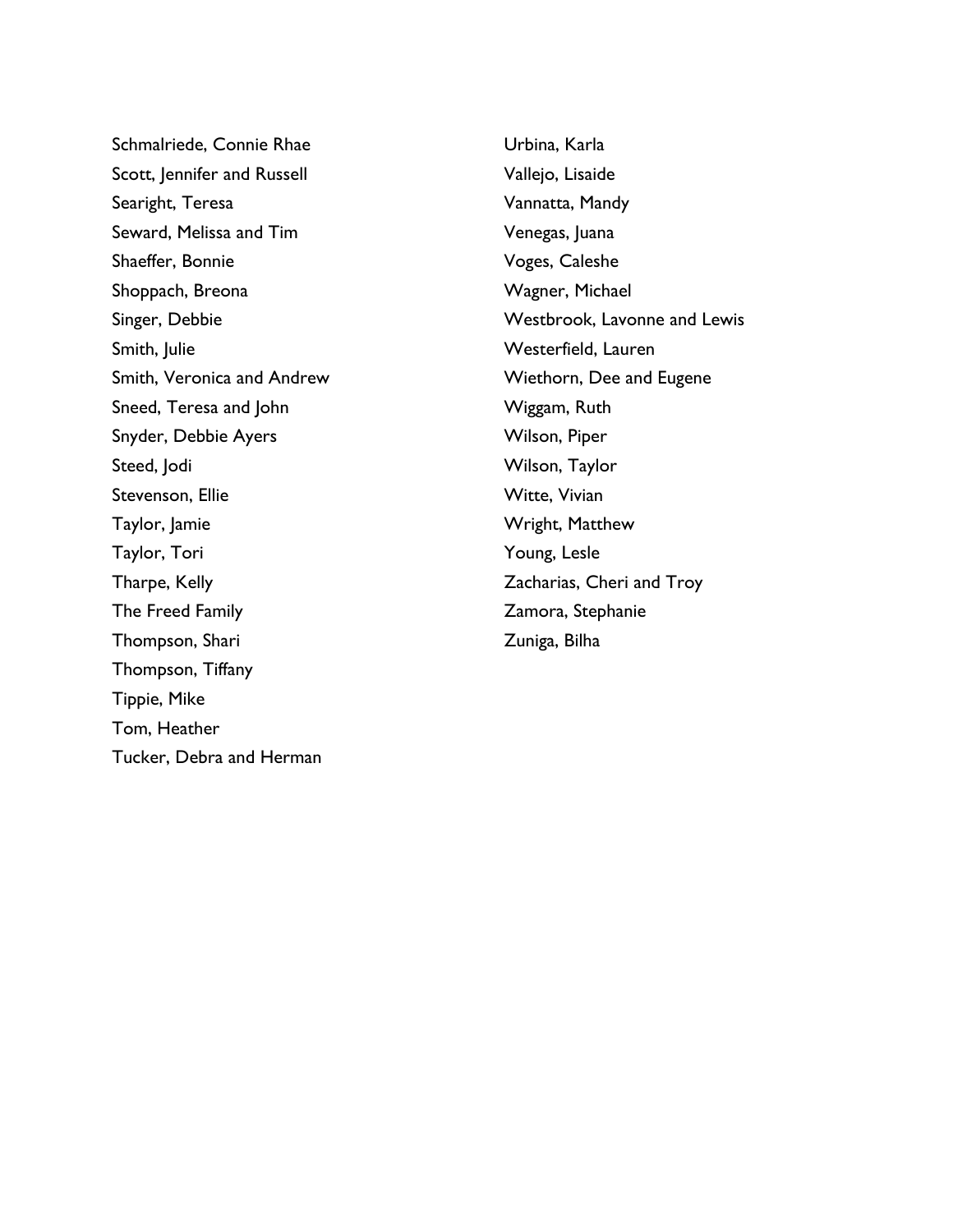### **Bronze (Gifts from \$250 to \$999)**

Adcock, Angie and Randy Allison, Robbie Jo and Paul Anderson, Jan and David Anonymous Bennett, Mitch Boehme, Mildred R. Brinkman, Sharon and Walter Camp Gladiator Coffee Shop Café Edwards, Tara Evans, Dawn and Kevin Everett, David Fidler, Kathryn J. Fox, Richard and Gladys Hackney, Hugh Hannemann, Stephanie and Gary Heart of Texas Electric Cooperative "Round Up" Hering, Micki and Jene Hering, Robert Klein, Barbara Kruse, Gayle and Layne Let's Dance McGregor The McGregor Mirror Miller, Paul Moyer, Martha Mullens, Bonnie and Jimmy Nye, Christina A.

Olvera, Victor Paschall Insurance Paschall, Skipper & Associates Reeves, Teri and Scott Rice, Rebecca and Trenton Sneed Insurance Agency Spitzer, Stan Taylor, Mynette and Gene Watley, Geneva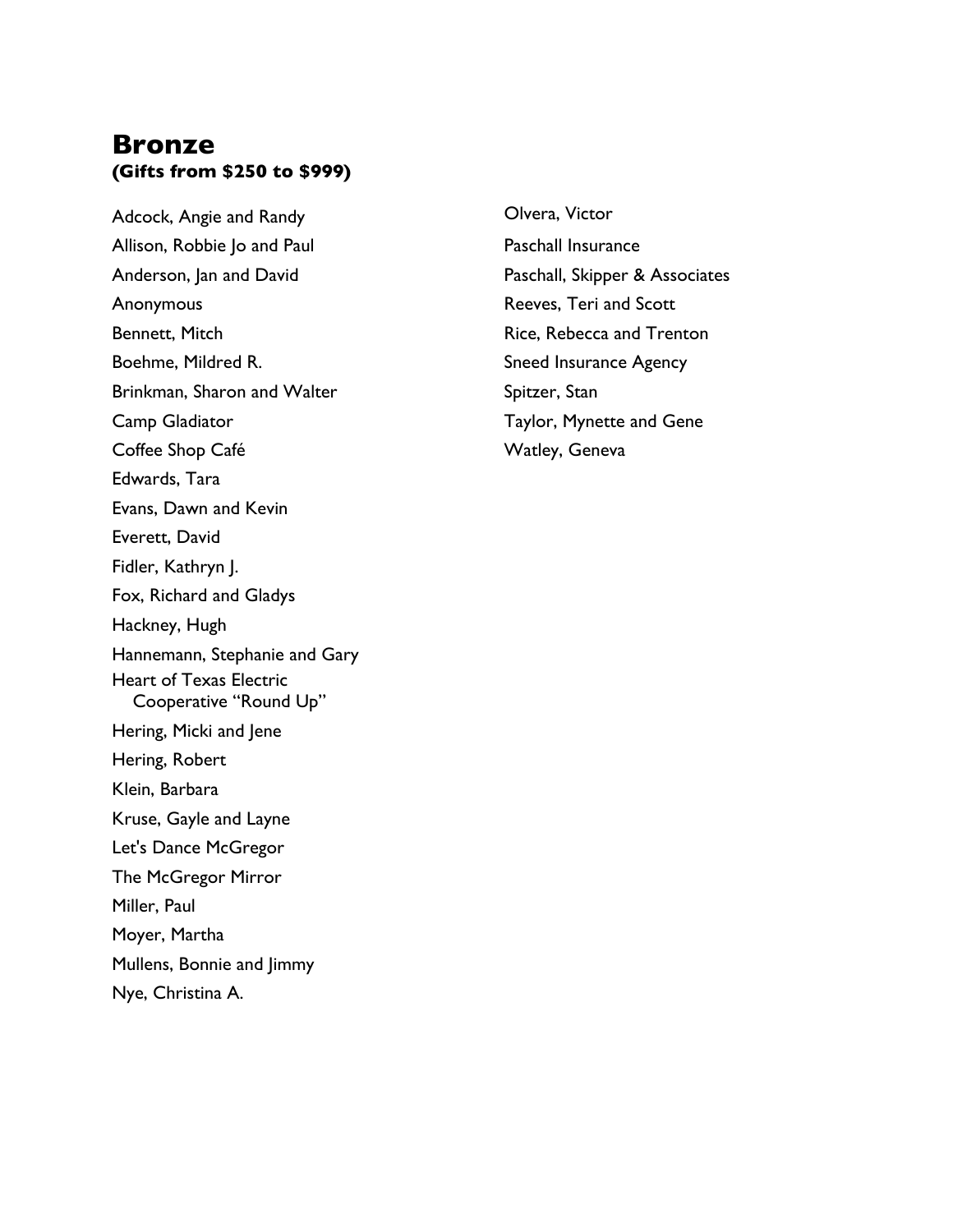## **Silver (Gifts from \$1,000 to \$2,499)**

Anonymous

- Allison, Bunny and Dean Arnold, Dr. Watson Brookshire Brothers Charitable Foundation Elliot, Charlene and Dean
- Foster, Heidi and Ottis
- Graves, Ramona and Frank
- Hering, Phil and Deedie
- Hill, Becky and Doug
- Houchin, Melissa and Kevin
- Hudson, Lisa and John
- Keith Properties
- Land O'Lakes, Inc.
- Langerman Foster Engineering Company
- Lenamon, Michelle and James
- McGregor Lions Club
- Pollei, Debbie and Walter
- Rotary Club of McGregor
- Webb, Yvonne and David
- Williams, Cathy and Grady

### **Gold (Gifts from \$2,500 to \$4,999)**

Hering, Lorna and James